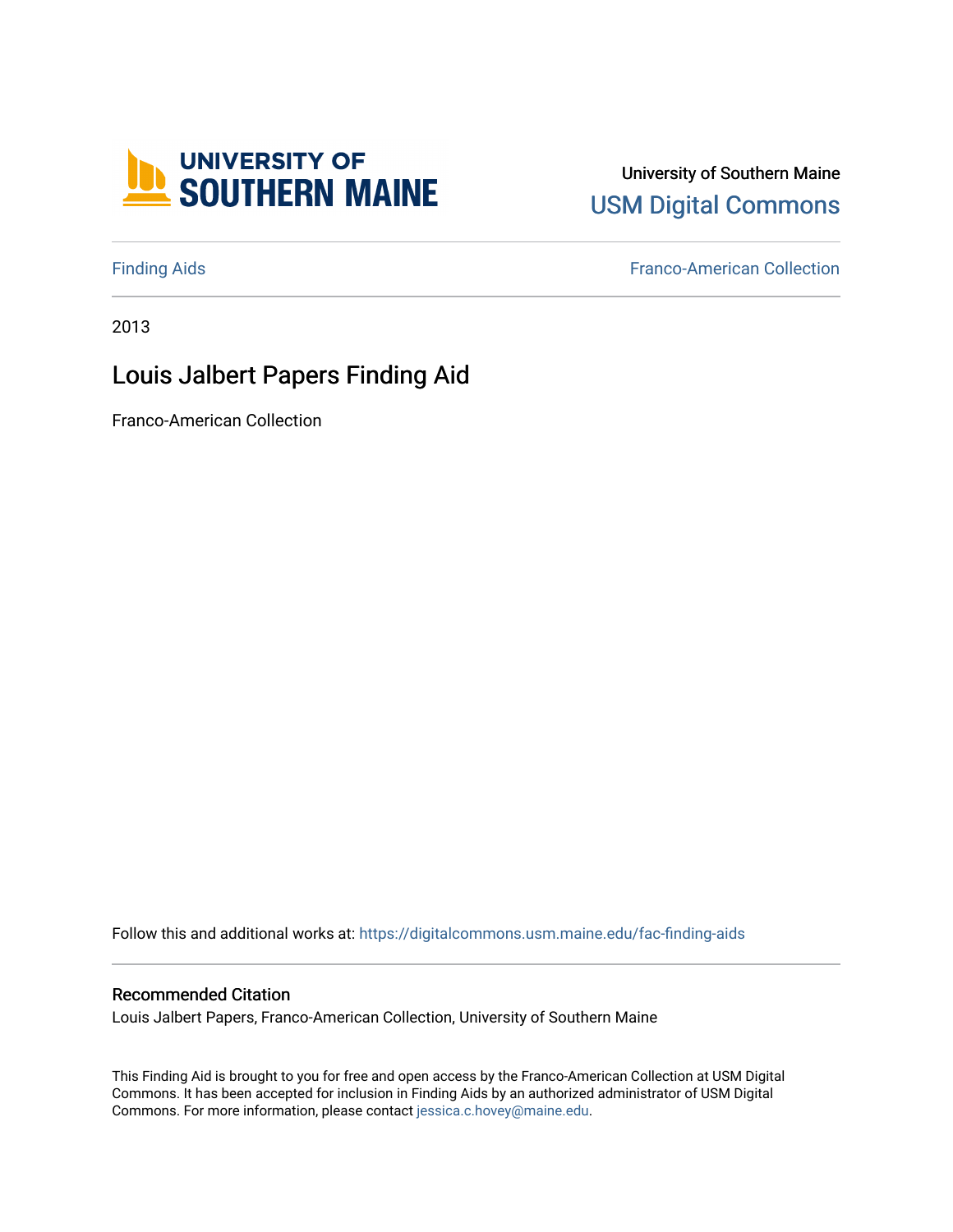

UNIVERSITY OF **SOUTHERN MAINE** Lewiston-Auburn College





#### **UNIVERSITY OF SOUTHERN MAINE FRANCO-AMERICAN COLLECTION**

**Accession Number: Title:** *Louis Jalbert Papers* **Dates:** 1914-2004

#### **OVERVIEW:**

| Number:   |                                            |
|-----------|--------------------------------------------|
| Title:    | Louis Jalbert Papers                       |
| Creators: | Jalbert, Louis; Franco-American Collection |
| Dates:    | 1914-2004                                  |
| Media:    | Paper, photographs                         |
| Quantity: | $0.43$ cu. ft.                             |

**BIOGRAPHY:** Louis C. Jalbert (1910 - 1989), was known as "Mr Democrat" for his state governmental service record. He was born in Lewiston Maine and educated in Lewiston schools. He attended the University of Maine-Portland and Bliss College, from which he obtained his J.D. He was a member of the CENTRE D'HERITAGE and the JACQUES CARTIER SNOWSHOE CLUB, and an officer of the Maine Central Railroad. He was Dean of the Maine House, and a legislator from 1945 until 1984 – a record 19 two-year terms. He held numerous committee chairs during this time, and was responsible for establishing the Central Maine Vocational Institute (later CENTRAL MAINE COMMUNITY COLLEGE) and the building of the Veteran's Memorial Bridge between Lewiston and Auburn. He married Yvonne Sproul In 1938 – the couple had no children.

**SCOPE AND CONTENTS:** This collection is primarily concerned with Jalbert's time as a state legislator, and contains numerous papers, photographs and newspaper articles from this period, especially the 1970s and 1980s.

#### **ORGANIZATION OF THE COLLECTION:**

Papers are organized into folders by subject, and chronologically within each folder.

**SEE ALSO:** TRANSPORTATION – CMRR POLITICS – MAINE EDUCATION – CMVTI (CMCC) EDUCATION – USM LAC